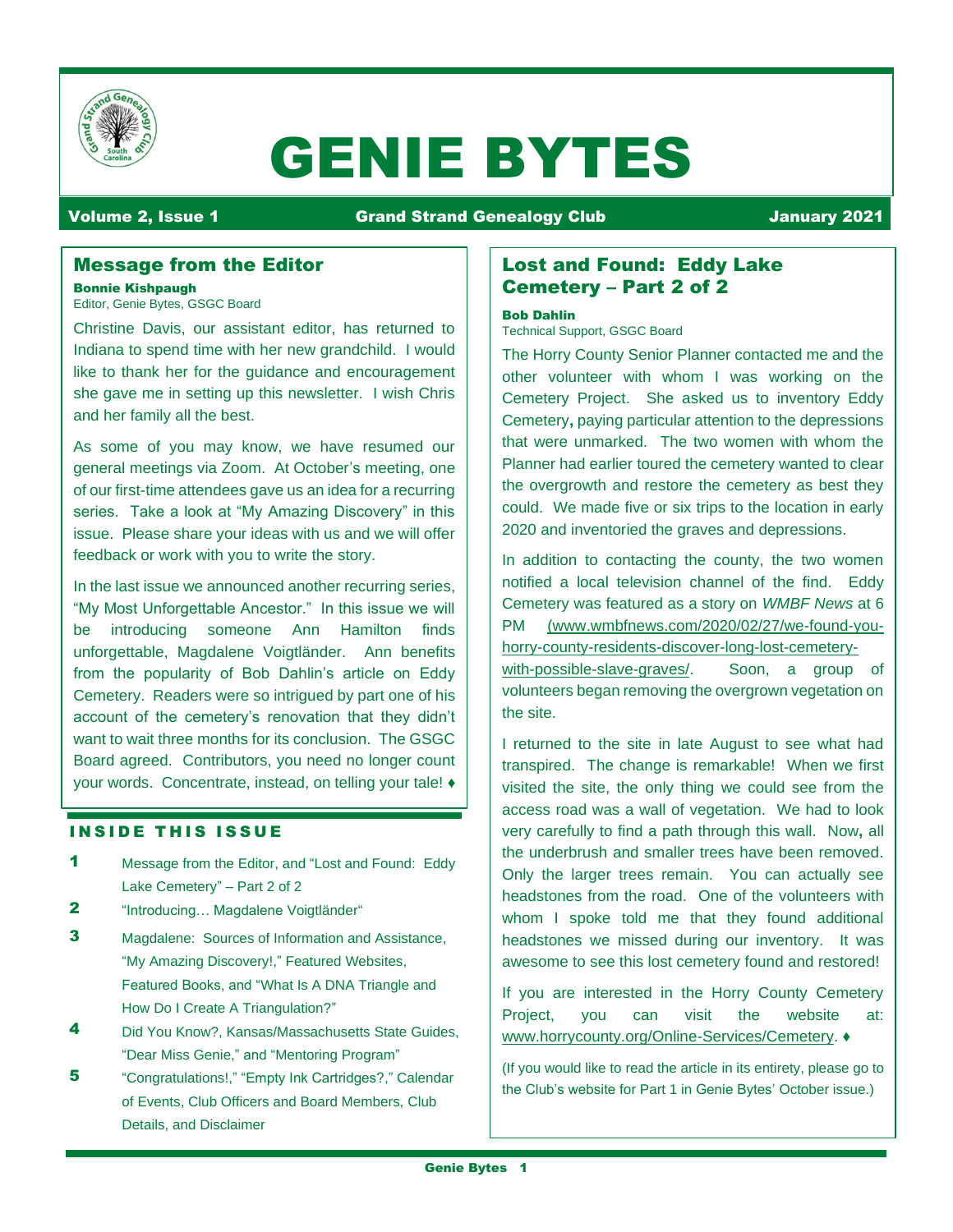## Introducing… Magdalene Voigtländer Ann Hamilton

Assistant Editor, Genie Bytes; Membership, GSGC Board

For German intellectuals, ecclesiastics and nobility, the 16th century is a time of invention, reform and acquisition. By century's end, however, the destiny of the German peasantry—victimized by famine, plague and fealty--is dire. The stage is set for Magdalene Voigtländer's *Act of Ignominy*.

Urban Voigtländer's ½-Huf [10-acre] farm in the Sachsen dorf of Ulrichsbergk is home to his wife Magdalene and their four small children. In failing health for two years, Urban asks his brother Caspar, 25 and an unmarried journeyman, to supervise his farm. Caspar arrives 14 days before his brother dies on September 29th, 1593, and shoulders responsibility for farm and family. He tells Magdalene, 26, that Urban gave his blessing for the two to marry.

Nine weeks after Urban's death, Magdalene hitches horses to a wagon, rides three miles to the market in Döbeln and imbibes. For the next nine months, as her girth increases, Magdalene claims she was "accosted on the open road." On September 21st, 1594, she gives birth to a son.

While Caspar operates the farm and provides for the family, unknown persons question Johann Repscher, bailiff of the lower court in Noßen, about the morality of their cohabitation. Repscher takes Magdalene into custody on April 4th, 1595.

Thenceforward, all expenses for Magdalene and her bodyguard's food, lodging and transportation are recorded down to the last pfennig. The state will have its due.

The defendant is transported 15 miles to Meißen where she undergoes intense questioning by Procuratur Martin Rabener. Magdalene admits that on the night she returned from drinking in Döbeln Caspar fornicated with her. This was the first of six such couplings.

Magdalene testifies that she always believed Caspar would marry her. When she confronts him, however, he admits that marriage is prohibited. She is heartily sorry for fornicating. Nonetheless, her brother-in-law operates the farm. For the sake of her five children, Magdalene petitions the court for mercy.

The investigation concluded; Magdalene is charged.

Because the coupling of Magdalene and Caspar is not a "simple fornicatio" but, under the era's broad definition of the term, an "incestus," the Superior Court in Leipzig must try the case**.**

Magdalene's codefendant, Caspar, flees. A warrant issued by Repscher to all court administrators in the district for Caspar's arrest produces no sightings. In a letter dated April 24th, 1595, Friedrich Wilhelm, Duke of Sachsen, Administrator and Elector of the Sachsen Regime, instructs Johann Repscher to abide by the verdict of Leipzig's lay court.

On April 28<sup>th</sup>, 1595, Magdalene is sentenced by Sovereign Edict to flogging in the pillory with a whip, a leather strap or a bundle of birch twigs. Because Magdalene feeds her infant son with breast milk, the beating must be executed without compromising the food source. Life-long banishment from Sachsen follows. The Superior Court concludes, "If someone is seized in the Electorate of Sachsen…that person expects…to endure…serious punishment as a firsttime violator of the peace."

Meanwhile, Urban's siblings endeavor to absolve themselves of this inherited farm's substantial indebtedness. Citing Magdalene as an "ignorant peasant" who was imprisoned and would be banished, they seize the farm, 3 horses, 2 hens and a rooster and close its court-sanctioned sale on May  $13<sup>th</sup>$ , 1595. Magdalene hoped to gain the plaintiffs' good will by confessing; instead, she gave them the advantage in court.

Magdalene's father, Clement Barth, resident of the nearby village of Dobschütz, intervenes. In letters to both Duke Friedrich Wilhelm and Prince Johann George, Herr Barth acknowledges that because of age and impairment he cannot leave his home, let alone care for five small children. He defends his daughter's character, describes her mistreatment by her husband's siblings, suggests that five innocents may suffer and perish as a result of the verdict and offers monetary restitution for Magdalene's misdeeds. All, to no avail.

And so, Magdalene's tale ends with a last letter of appeal dated October 29<sup>th</sup>, 1596. It ends with a cloud of dust on a sunrise-lit trail to the Sachsen border. In the clank of Groschen and Gulden in Duke Friedrich Wilhelm's coffer. In a family's loss of a fief. In the whimpers of five parentless waifs. ♦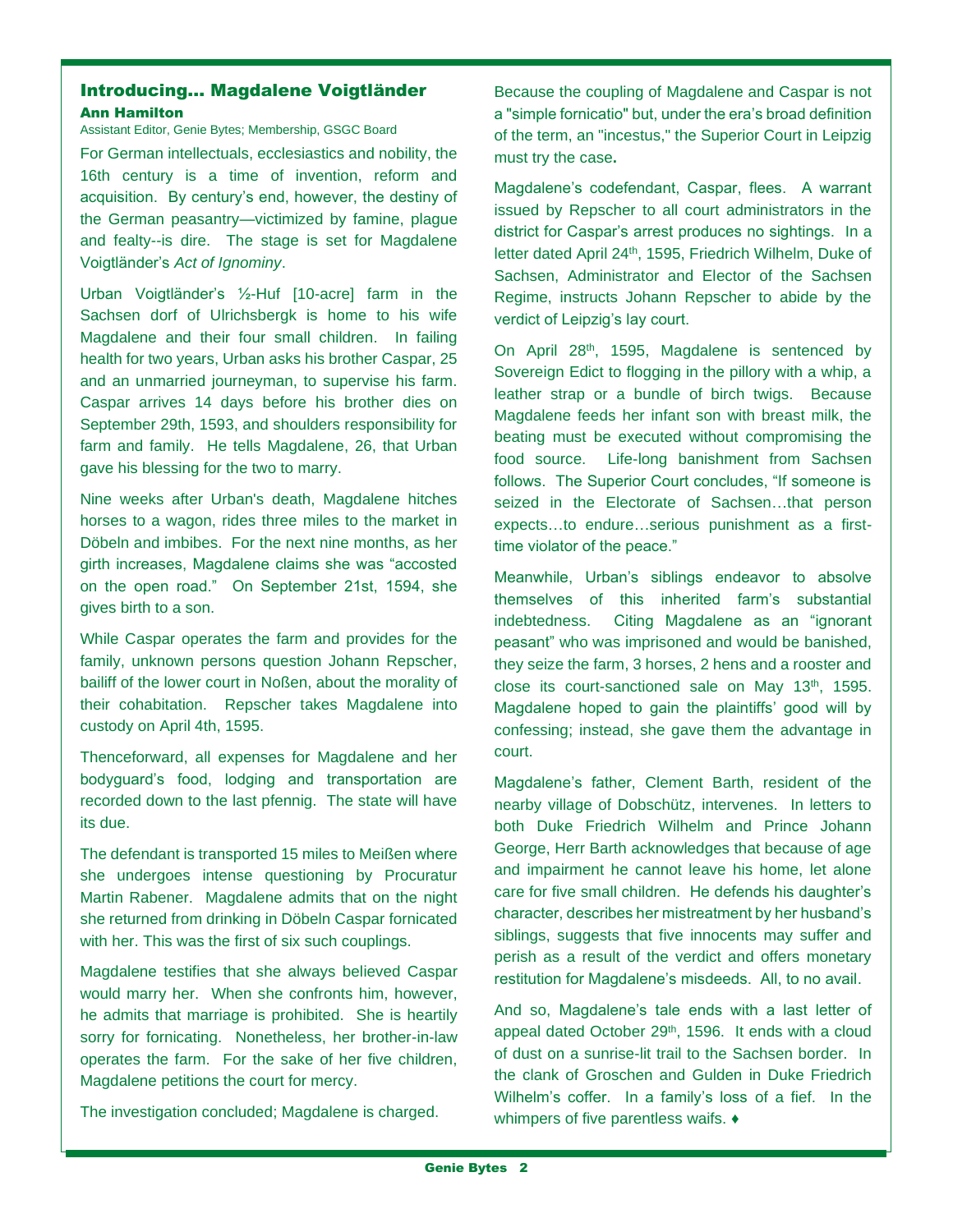## Magdalene: Sources of Information and

#### **Assistance**

**[DeepL.](https://www.deepl.com/en/translator)** Nuanced translator of German to English.

**[FamilySearch.org](https://www.familysearch.org/search/catalog/955646?availability=Family%20History%20Library)** Digitized Sachsen district court records viewable only at a FHC or Chapin Library. Ninety-five percent of the facts in Magdalene's story come from one court file.

**[Family Tree DNA.](https://www.familytreedna.com/)** Service that tests maternal, paternal or autosomal DNA. Facilitates communication with matches.

**[iGenea.](https://www.igenea.us/en/home)** Zurich-based testing service shares DNA results with FTDNA. Connects Europeans and Americans.

**[The Main State Archive in Dresden.](http://www.saechsische-gerichtsbuecher.de/)** Search by village for location and timespan of its court books.

**Charlene Carson.** Past GSGC president, mentor, Family History Center volunteer and Chapin Library reference assistant, Charlene was troubleshooter extraordinaire during research sessions.

**Phyllis Hughes.** The GSGC's resident DNA expert, Phyllis answers members' initial questions by email [\[ConsultPAH@aol.com\]](mailto:ConsultPAH@aol.com) and will arrange to talk with you by phone or meet with you via Zoom.

**Roland Voigtländer.** A Y-DNA match from 400 years ago, this Sachsen resident transcribed and translated the court records in Magdalene's file. ♦

## My Amazing Discovery!

#### Kathy Rebeck

Member, GSGC

I am a new member of the GSGC, and also belong to the Winding River Genealogy Interest Group of Bolivia, NC. A popular feature of our club's meetings is "Amazing Discoveries." Members enjoy both sharing what they find amazing and hearing about others' discoveries.

This is my amazing discovery which I would like to share with you. I discovered I was a third cousin of Mike Leonard, a retired, Emmy award-winning *NBC* News correspondent, *NYT* best-selling author, filmmaker and public speaker. Our great-grandfathers were brothers. Mike filmed a documentary [\(www.thetellingwell.org/crossroads/](http://www.thetellingwell.org/crossroads/) ) a few years back on the branch of the family in Ireland that he and I share. I learned about the film from another genealogist cousin in Ireland. So not only did I get introduced to that branch of the family, I got to see its members and hear their story. It was pretty amazing!

Networking with family and fellow genealogists at home and abroad is key to "Amazing Discoveries." ♦

### Featured Websites

This National Records of Scotland site [www.scotlandspeople.gov.uk/](http://www.scotlandspeople.gov.uk/) has more than 100 million church registers, censuses, valuation rolls and other documents. Access to wills is free (as is searching generally), but other records are pay per view. ♦

**[RootsIreland.ie](http://www.rootsireland.ie/)** – The Irish Family History Foundation (IFHF) operates the website and genealogy centers with a goal to create a mega-database of Irish records from local historical societies, clergy, civil authorities, county libraries and government agencies. ♦

## Featured Books

*Angels from The Sky* by Cora Lee Palma-Hayden (Personal stories of World War II heroes of the US Army - 101st Airborne Division - Screaming Eagles, who parachuted to the shores of Normandy, France, with the D-Day Invasion on June 6, 1944. She captures the amazing story of a French farmer who made it his mission to personally locate and visit these heroes and families. It speaks of personal stories of not only the author's brother-in-law, Edward Charles Hayden, who sacrificed his life, but other courageous paratroopers. Researched history and pictorial views of the Normandy region are displayed throughout.) Amazon.com. ♦

*Organize Your Genealogy: Strategies and Solutions for Every Researcher* by Drew Smith ♦

*The Family Tree Irish Genealogy Guide: How to Trace Your Ancestors in Ireland* by Claire Santry ♦

*The Family Tree Scottish Genealogy Guide: How to Trace Your Ancestors in Scotland* by Amanda Epperson ♦

## What Is A DNA Triangle and How Do I Create A Triangulation?

#### Phyllis Hughes

2<sup>nd</sup> Vice President & Webmaster, GSGC Board

A DNA triangle has three DNA matches. All are connected to each other genetically through segments that all of the matches share with each other. Triangulation is a tool that allows you to build a genetic network of people who are connected genetically to these three people.

The purpose of DNA Triangulation is to identify a shared ancestor or ancestral couple from whom the segment or segments have been inherited. *Family Tree DNA*, *23andMe* and *My Heritage* have chromosome browsers with built-in tools that can be used for triangulation. *GedMatch* has a very extensive -- yet user friendly -- triangulation process. ♦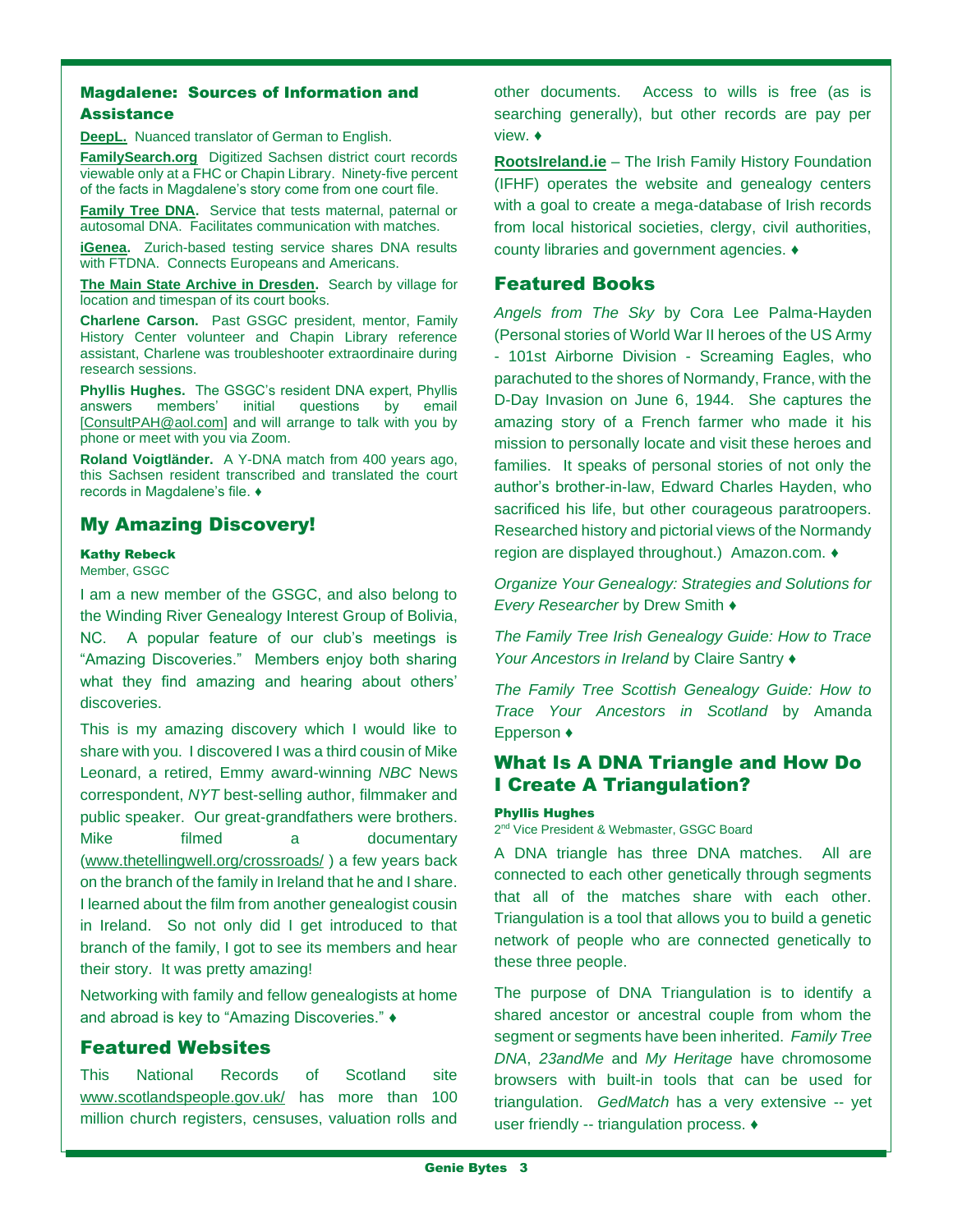## Did You Know?

Bonnie Kishpaugh's Tip: When locating an ancestor in church records, look through the entire book. You may find other family members including ones you didn't know existed. ♦

Sandie Houston's Tip: Have you found an x with a circle around it next to a person's name on a census form? That's the person who provided the information. ♦

**٭٭**Have a tip/tidbit you learned? Please submit to [genieclub2002@gmail.com](mailto:genieclub2002@gmail.com) – Subject: "Tip/Tidbit." Love to hear it. **٭٭**

## State Guides

#### Kansas

(Source: State Guide Kansas by Taylor, M.A. Originally published in the Jul/Aug 2019/Vol.20, Issue 4, P. 33 of *Family Tree Magazine*)

Statehood: 1861

First federal census: 1860

Statewide birth & death records begin: 1911

Statewide marriage records begin: 1913

Public-land state

Counties: 36 in 1855;105 today (boundaries set in 1893 Contact for vital records:

Office of Vital Records, Suite 120, Curtis State Office Building, 1000 SW Jackson St., Topeka, KS 66612, (785) 296-1400

Website: [www.kdheks.gov/](http://www.kdheks.gov/)vital  $\blacklozenge$ 

#### **Massachusetts**

(Source: State Guide Massachusetts by Taylor, M. A. Originally published in the Jul/Aug 2019/Vol.20, Issue 4, P.37 of *Family Tree Magazine*)

Statehood: 1788

First federal census: 1790

Statewide birth & death records begin: 1841

Statewide marriage records begin: 1841

State-land state

Counties: 14

Contact for Vital Records:

Registry of Vital Records and Statistics, 150 Mount Vernon St., First Floor, Dorchester, MA 02125, (617) 740-2600

Website: [www.mass.gov/orgs/registry-of-vital-records](http://www.mass.gov/orgs/registry-of-vital-records-and-statistics)[and-statistics](http://www.mass.gov/orgs/registry-of-vital-records-and-statistics) ♦

## Dear Miss Genie

Who holds delayed birth certificates for 1873 in Pennsylvania? My grandfather was born in Philadelphia, PA, in July of 1873 but his birth was not registered until September of 1873. There was a person with the same initial and address born 6 July 1873 but with different parents' first names and spelling of surname (Kane instead of Cain).

I contacted the family's church and found no records there or at the state capital or place of burial. I visited the Philadelphia Archives whose records were in very poor shape. All to no avail. I found records of his older brothers' births in 1861 and 1868.

**Answer:** Pennsylvania did not record any birth in the Commonwealth that occurred before 1906. However, according to Harrisburg's Department of Health, Bureau of Vital Statistics, citizens born before 1906 could file for a delayed birth record.

The person whose name and DOB appears on the delayed birth record is the person who applies for it. Maybe your ancestor never applied; therefore, no record exists. If Elwood R. Cain did apply, the information should be in Harrisburg. ♦

**٭٭**Do you have a question for Miss Genie? Why not send it to her at [genieclub2002@gmail.com](mailto:genieclub2002@gmail.com) – Subject: "Miss Genie." She would love to hear from you. **٭٭**

## Mentoring Program

#### Sandie Houston

Mentoring Program, GSGC Board

So, you've joined the Grand Strand Genealogy Club and decided to research your ancestors. But, you're stumped on how and where to start. You've come to the right place. The GSGC's members are an amazing group of people with a wealth of knowledge they're willing to share.

Request a mentor. That's all you have to do. Whether you've hit your "brick wall" or, as a beginner, are simply looking for someone to point you in the right direction, we have mentors who are willing to help!

Please contact me, Sandie Houston. I will partner you with a mentor who has expertise in your area of concern. Find the club's website at [www.scgsgc.org.](http://www.scgsgc.org/) Scroll to the bottom of the home page to "Contact the Grand Strand Genealogy Club." Describe the help you need in the comments section. This will enable me, to whom your email is forwarded, to pair you with the perfect mentor. Expect an email to schedule an opportunity to assist.

Currently, we are using Zoom for mentor sessions. ♦